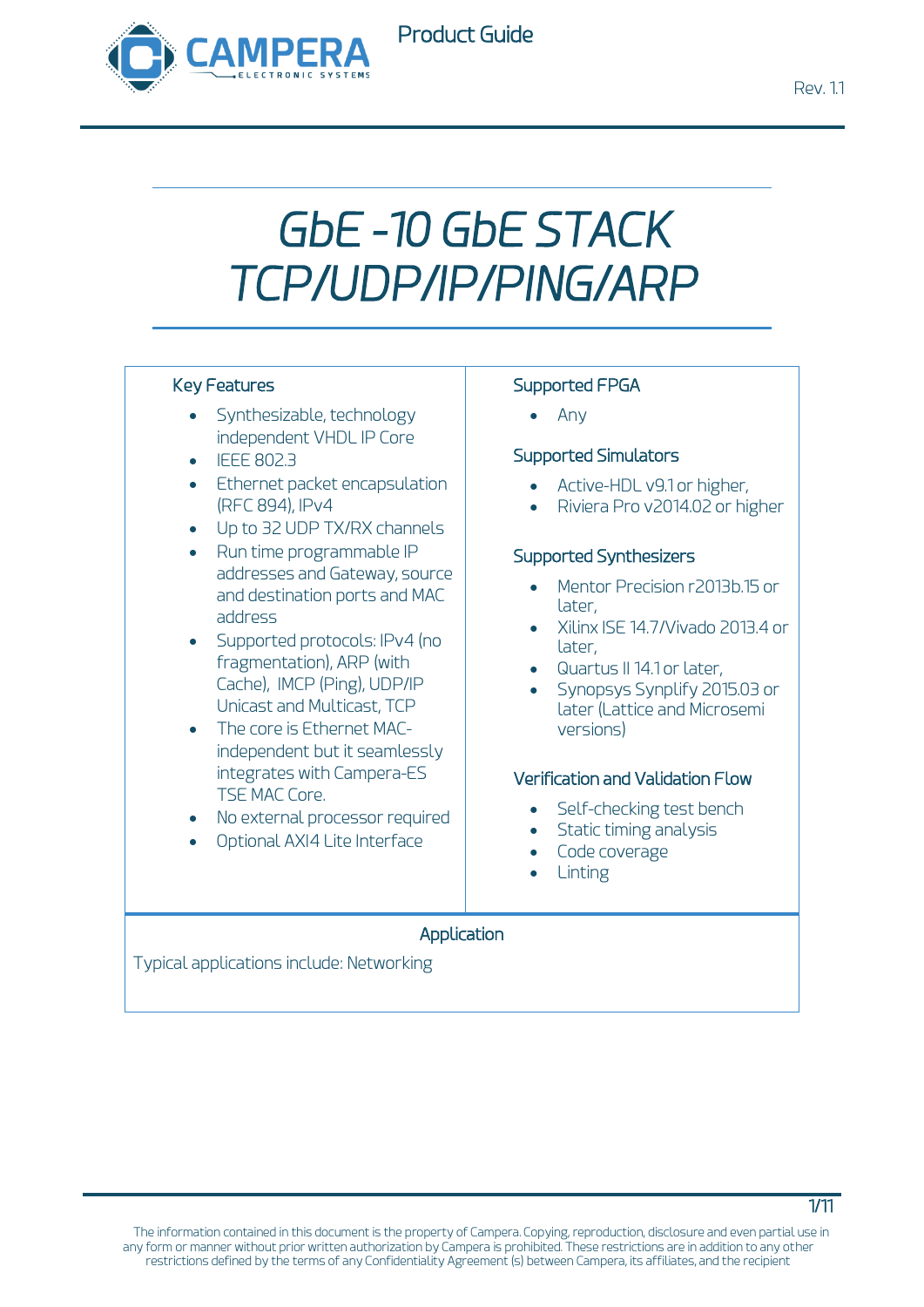

## 1 OVERVIEW

The ces\_comm\_eth\_stack is a generic Internet protocol stack designed to support 1Gbps-10Gbps throughputs on low-cost FPGAs.

Its goal is to achieve the highest theoretical throughput achievable for a given medium.

The following protocols are implemented in modular VHDL components:

- TCP server/client (optional)
- UDP
- ARP
- PING.

Auxiliary components for streaming, test signal generation, and bit error rate measurement are also included. These components can be used in the application as needed.

The code interfaces seamlessly with the CES\_COMM\_TSE\_MAC Triple Speed Ethernet Media Access Controller. The MAC interface is generic and simple enough to interface with any Ethernet MAC component with minimum glue logic.

#### 2/11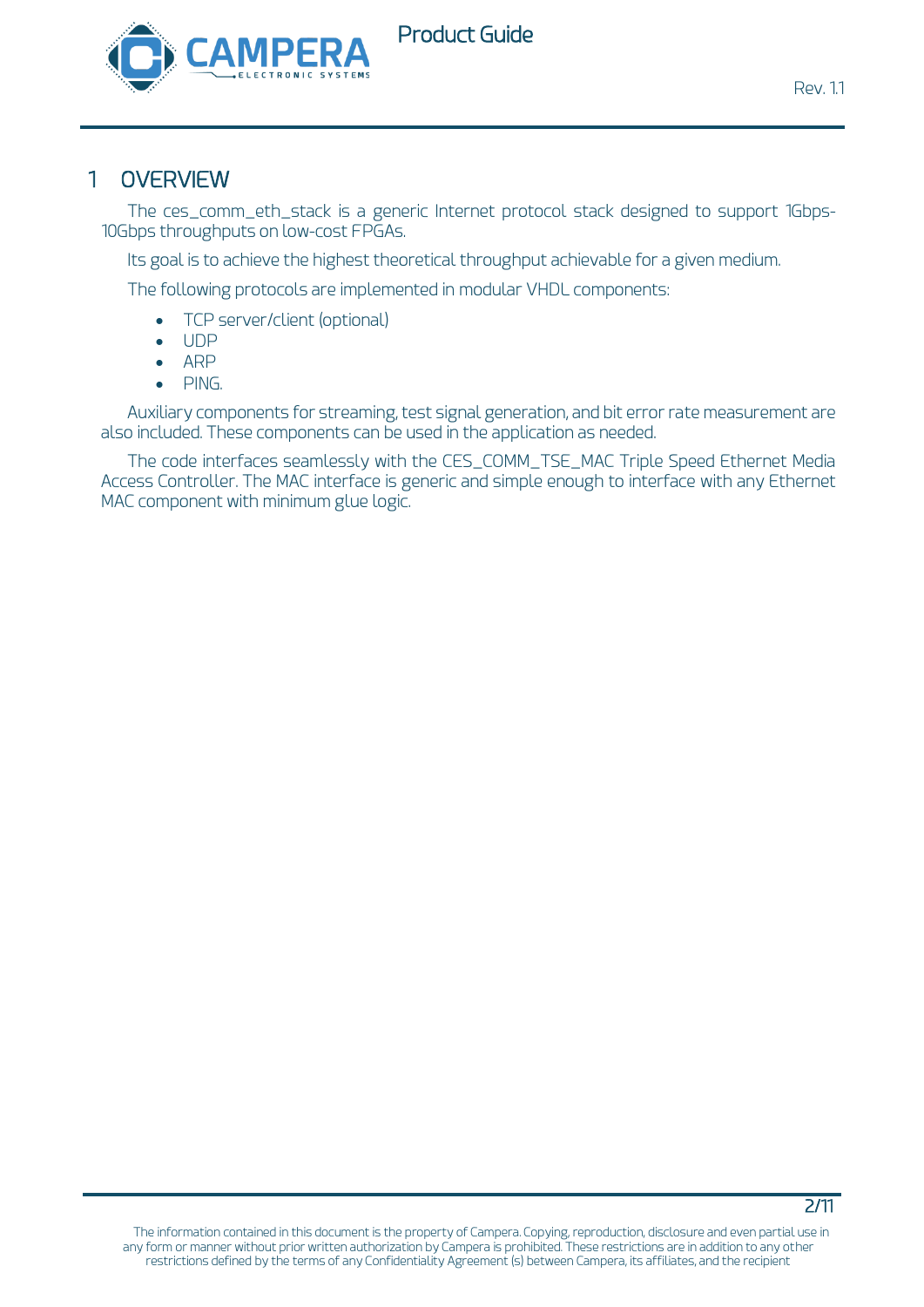

Rev. 1.1

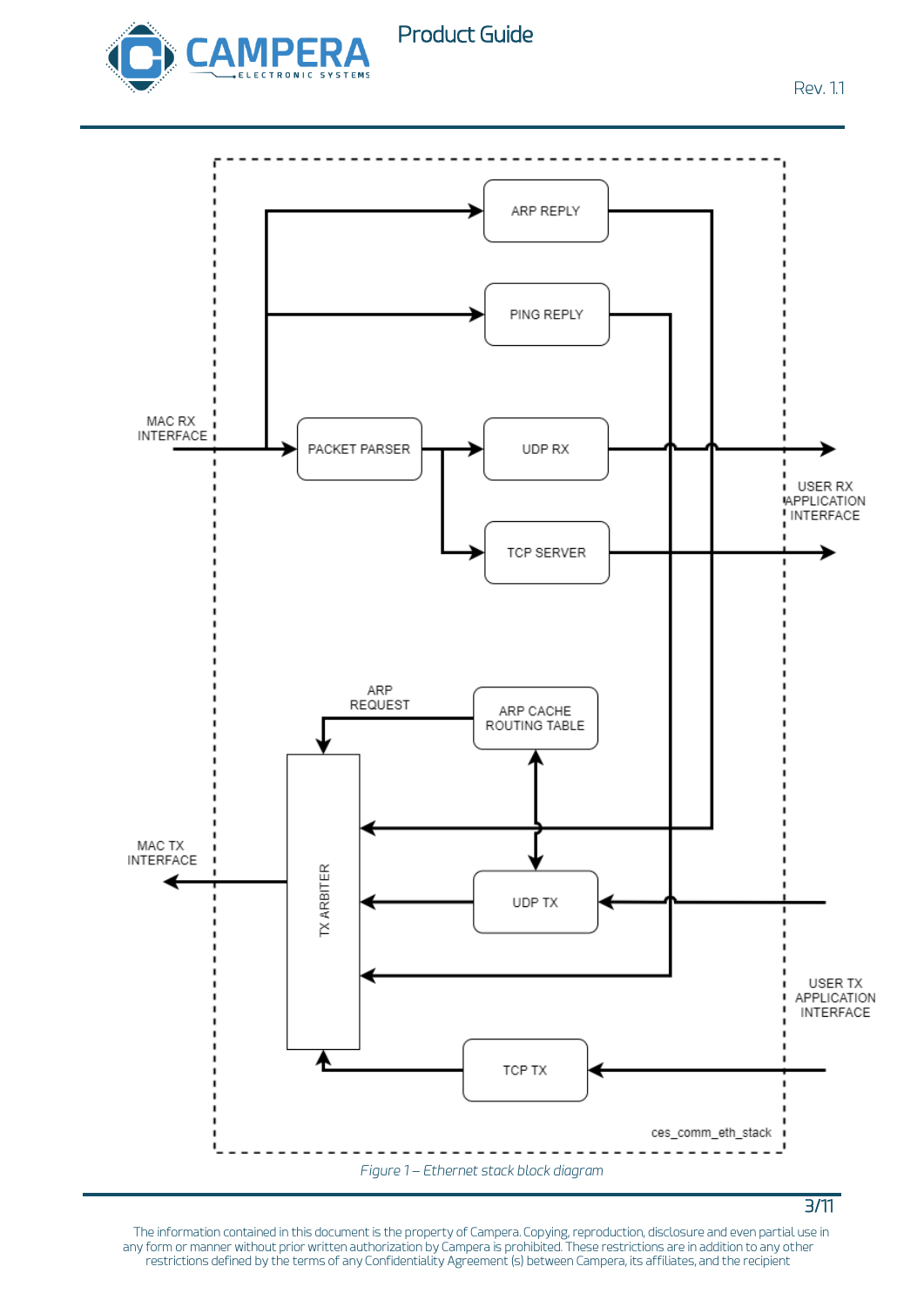

## 1.1 LICENSING AND ORDERING INFORMATION

Information about licensing, pricing and availability is available on the company website [\(http://www.campera-es.com/\)](http://www.campera-es.com/), or after contacting the company or your local distributor. Three types of licenses keys may be available:

- Netlist, device locked
- Source code: project based
- Source code: site based

Evaluation licenses can be requested

- [Simulation Only License](https://www.xilinx.com/support/documentation/sw_manuals/xilinx11/cgn_r_simulation_only_license.htm)
- [Full System Hardware Evaluation License](https://www.xilinx.com/support/documentation/sw_manuals/xilinx11/cgn_p_obtaining_full_system_hardware_evaluation_license.htm)

### 1.2 DESIGN METHODOLOGY

The code is compiled following an internal coding standard, and the flow is developed under constant simulation check. The working code undergoes a linting procedure using Aldec Alint software to spot main code errors or generic issues.

Each piece of design is simulated in a dedicate testbench, possibly of self-checking type. Various combinations of generic parameters are tested, looking for critical situations. The whole span of admitted values is explored, and care is taken about treatment of values which are not representable or leading to standard errors.

The code is written in generic VHDL so that it can be ported to a variety of FPGAs capable of running at 125 MHz or above.

| $-e$                        | one-CLK early sample    |
|-----------------------------|-------------------------|
| $-d$                        | one-CLK delayed sample  |
| $-d2$                       | two-CLKs delayed sample |
| $n_{-}$                     | active low signal       |
| $C_{-}$                     | constant                |
| $S_{-}$                     | signal                  |
|                             | input port              |
| $\overline{\phantom{0}}$    | output port             |
| $\overline{\phantom{a}}$ io | inout port              |
| $t_{-}$                     | <b>Type</b>             |
| $\_$ st                     | FSM state               |

#### NAMING CONVENTIONS:

# 2 PRODUCT CONFIGURATION

The key configuration parameters are brought to the interface so that the user can change them dynamically at run-time.

4/11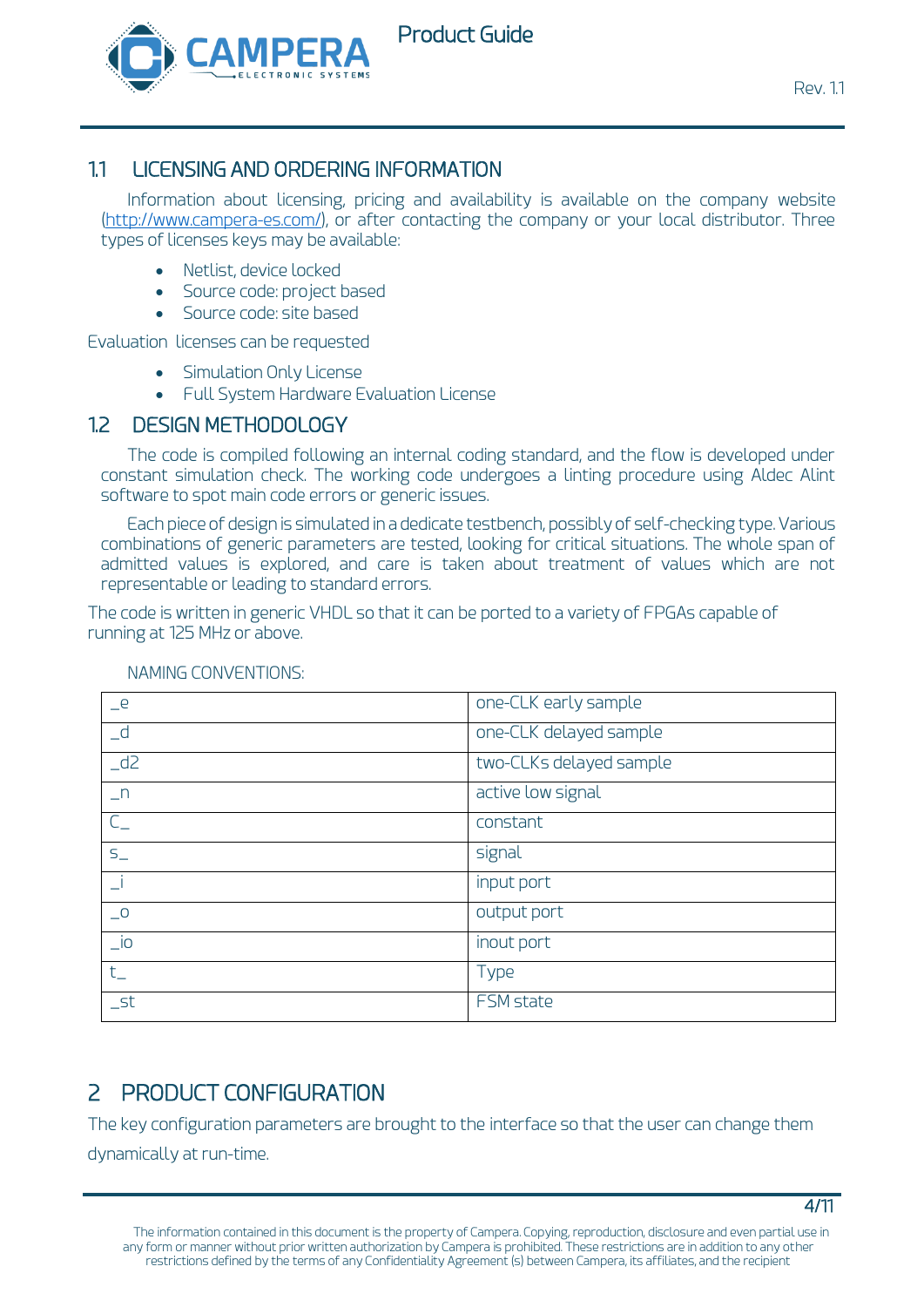

**Rev. 11** 

Pre-synthesis configuration parameters

- Number of TCP Streams
- Number of TX UDP Channel
- Number of RX UDP channel
- Routing  $\bullet$  refresh period

5/11

• TX/RX elastic buffer size

#### Run-time configuration parameters

| Run-time<br>configuration                     | Description                                                                                                                                                                                                            |
|-----------------------------------------------|------------------------------------------------------------------------------------------------------------------------------------------------------------------------------------------------------------------------|
| <b>MAC</b><br>address<br>$MAC$ _ $ADDR(47:0)$ | This network node 48-bit MAC address. For each instantiation, the<br>user is responsible for selecting a unique 'hardware' address<br>Natural bit order: enter x0123456789ab for the MAC address<br>01:23:45:67:89:ab. |
| address<br>IPv4<br>$IPv4$ _ADDR(31:0)         | address.<br>IPv4.<br><b>Byte</b><br>order:<br>bytes<br>for<br>Local IP<br>4<br>(MSB)192.168.0.1(LSB)                                                                                                                   |
| Mask<br>Subnet<br>SUBNET_MASK(31:0)           | Subnet mask Byte order: (MSB)255.255.255.0(LSB)                                                                                                                                                                        |
| P <br>address<br>Gateway<br>GATEWAY_IP(31:0)  | One gateway through which packets with a WAN destination are<br>directed. Byte order: (MSB)192.168.1.1(LSB)                                                                                                            |
| TCP port numbers                              | Identifies the TCP ports used                                                                                                                                                                                          |
| TX UDP port numbers                           | Identifies the TX UDP ports used                                                                                                                                                                                       |
| RX UDP port numbers                           | Identifies the RX UDP ports used                                                                                                                                                                                       |

## 3 IP-CORE INTERFACE

There are three main signal groups in this interface:

- MAC interface (direct connection to Campera-ES MAC core or equivalent)
- UDP frames or UDP streams to/from the user application.
- TCP streams

All signals are synchronized to a user-defined clock. A minimum clock speed of 125 MHz is required to guarantee a 1 Gbps throughput.

## 3.1 GENERIC DESCRIPTION

[Table 1](#page-5-0) report the list of generics:

- Generic Name: this column identifies the generic name and width, in case of std\_logic\_vector. As a rule, a name followed by [n-1:0] indicates a std\_logic\_vector bus of width n.
- **Description**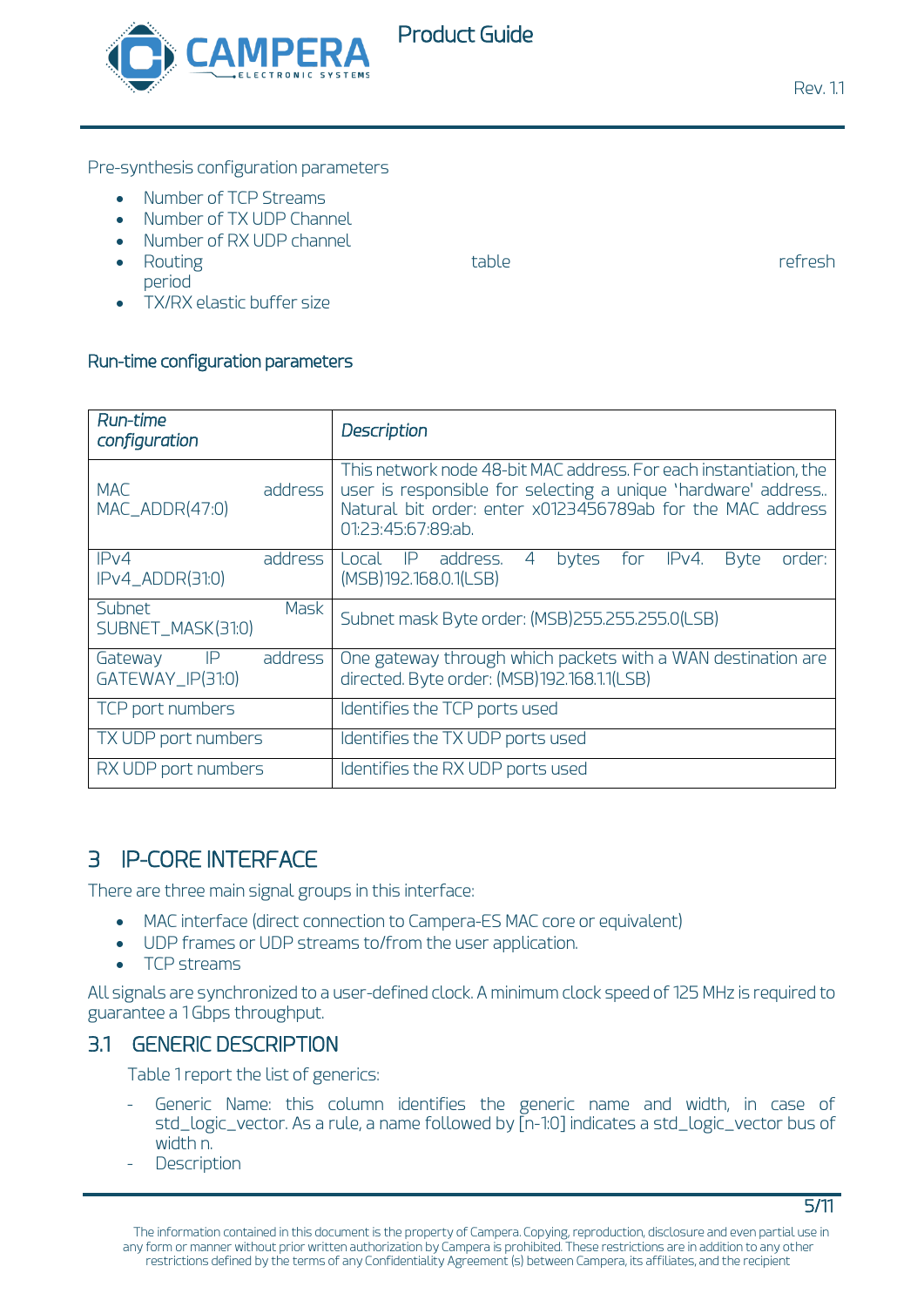

*Table 1 – generic descriptions*

<span id="page-5-0"></span>

| Generic                | Description                                                            |
|------------------------|------------------------------------------------------------------------|
| $ $ $g$ _clk_frequency | User clock frequency (at least 125 MHz)                                |
| $ $ g_simulation       | 0: normal operation, 1: assert the link status for simulation purposes |

## 3.2 PORT DESCRIPTION

All ports are std\_logic or std\_logic\_vectors, as a rule, a name followed by [n-1:0] indicates a std\_logic\_vector bus of width n.

Input ports are indicated with a *\_i* suffix, whether output ports are indicated with a *\_o* suffixe.

The port description above has one TCP stream and 1 UDP TX/RX frame

*Table 2 – ports description*

| Port name                      | Description                                                                                                                           |
|--------------------------------|---------------------------------------------------------------------------------------------------------------------------------------|
| $clk_i$                        | User clock                                                                                                                            |
| $rst_n$                        | User reset, synchronous with clk_i, active low                                                                                        |
| mac_addr_i[47 downto 0]        | This network node 48-bit MAC address. The user<br>is responsible for selecting a unique 'hardware'<br>address for each instantiation. |
|                                | Natural bit order: enter x0123456789ab for the<br>MAC address 01:23:45:67:89:ab                                                       |
|                                | It is essential that this input matches the MAC<br>address used by the MAC/PHY                                                        |
| ipv4_addr_i[31downto 0]        | Local IP address. 4 bytes for IPv4. Byte order:                                                                                       |
|                                | (MSB)192.68.1.30(LSB)                                                                                                                 |
| ipv6_addr_i[127 downto 0]      |                                                                                                                                       |
| subnet_mask_i[31 downto 0]     | Subnet mask to assess whether an IP address is<br>local (LAN) or remote (WAN)                                                         |
|                                | Byte order: (MSB)255.255.255.0(LSB)                                                                                                   |
| gateway_ip_addr_i[31 downto 0] | One gateway through which packets with a WAN<br>destination are directed.                                                             |
|                                | Byte order: (MSB) 192.68.1.1(LSB)                                                                                                     |
| mac_tx_data_o[7 downto 0]      | MAC reads the data at the rising edge of clk_i when<br>$mac_t x_data_value_0 = '1'$                                                   |
| mac_tx_data_valid_o            | <b>TX Data valid</b>                                                                                                                  |
| mac_tx_eof_o                   | End Of Frame                                                                                                                          |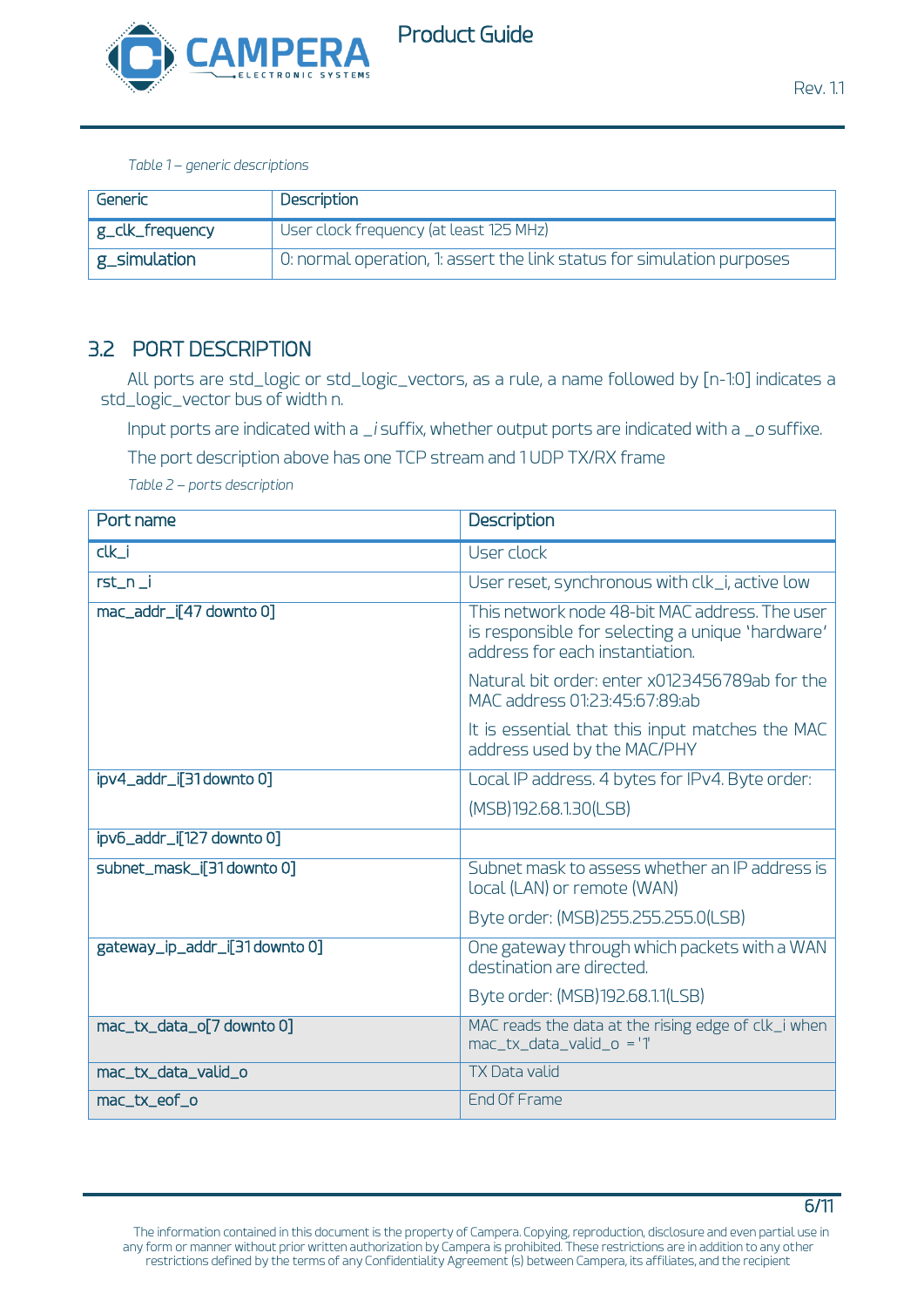

Product Guide

7/11

| mac_tx_cts_i                         | Clear To Send, flow control signal, indicating room in<br>the MAC tx elastic buffer for a complete maximum<br>size frame 1518B. |
|--------------------------------------|---------------------------------------------------------------------------------------------------------------------------------|
|                                      | The user should check that this signal is high before<br>deciding to send sending the next frame.                               |
|                                      | mac_tx_cts_i may go low while the frame is<br>transfered in. Ignore it as space is guaranteed at the<br>start of frame.         |
| mac_rx_data_i[7 downto 0]            | User reads the data at the rising edge of clk_i when<br>mac_rx_data_valid_i = '1'                                               |
| mac_rx_data_valid_i                  | <b>RX Data valid</b>                                                                                                            |
| mac_rx_sof_i                         | Start of Frame, when '1' mark the first byte in a<br>received frame                                                             |
| mac_rx_eof_i                         | End of Frame, when '1' mark the last byte in a<br>received frame                                                                |
| udp_rx_data_o[7 downto 0]            | UDP RX Data, valid when udp_rx_data_valid_o = '1'                                                                               |
| udp_rx_data_valid_o                  | <b>UDP RX valid data</b>                                                                                                        |
| udp_rx_sof_o                         | <b>UDP RX Start Of Frame</b>                                                                                                    |
| udp_rx_eof_o                         | <b>UDP RX End Of Frame</b>                                                                                                      |
| udp_rx_dest_port_no_i[15 downto 0]   | UDP RX Port Number (1-65535)                                                                                                    |
| udp_tx_data_i[7 downto 0]            | UDP TX Data, valid when udp_tx_data_valid_i = '1'                                                                               |
| udp_tx_data_valid_i                  | <b>UDP TX valid data</b>                                                                                                        |
| udp_tx_sof_i                         | <b>UDP TX Start Of Frame</b>                                                                                                    |
| udp_tx_eof_i                         | <b>UDP TX End Of Frame</b>                                                                                                      |
| udp_tx_cts_o                         | Clear To Send, the UDP TX Core is ready to accept a<br>new frame                                                                |
| udp_tx_ack_o                         | Previous UDP frame has been successfully sent                                                                                   |
| udp_tx_nak_o                         | Previous UDP frame error                                                                                                        |
| udp_tx_dest_ip_addr_i[127 downto 0]  | <b>Destination IP Address</b>                                                                                                   |
| udp_tx_dest_port_no_i[15 downto 0]   | UDP Destination Port [1-65535]                                                                                                  |
| udp_tx_source_port_no_i[15 downto 0] | UDP Source Port [1-65535]                                                                                                       |
| tcp_rx_data_o[7 downto 0]            | TCP received data bytes $TCP \rightarrow User Application$                                                                      |
| tcp_rx_data_valid_o                  | TCP RX stream data valid                                                                                                        |
| tcp_rx_rts_o                         | TCP RX stream Request To Send                                                                                                   |
| tcp_rx_cts_i                         | User supplied Clear to Send                                                                                                     |
| tcp_tx_data_i[7 downt o0]            | User Application $\rightarrow$ TCP TX data bytes                                                                                |
| tcp_tx_data_valid_i                  | <b>TCP TX data valid</b>                                                                                                        |
| tcp_tx_cts_o                         | <b>TCP TX Clear to Send</b>                                                                                                     |
| tcp_connected_flag_o                 | TCP stream up indicator                                                                                                         |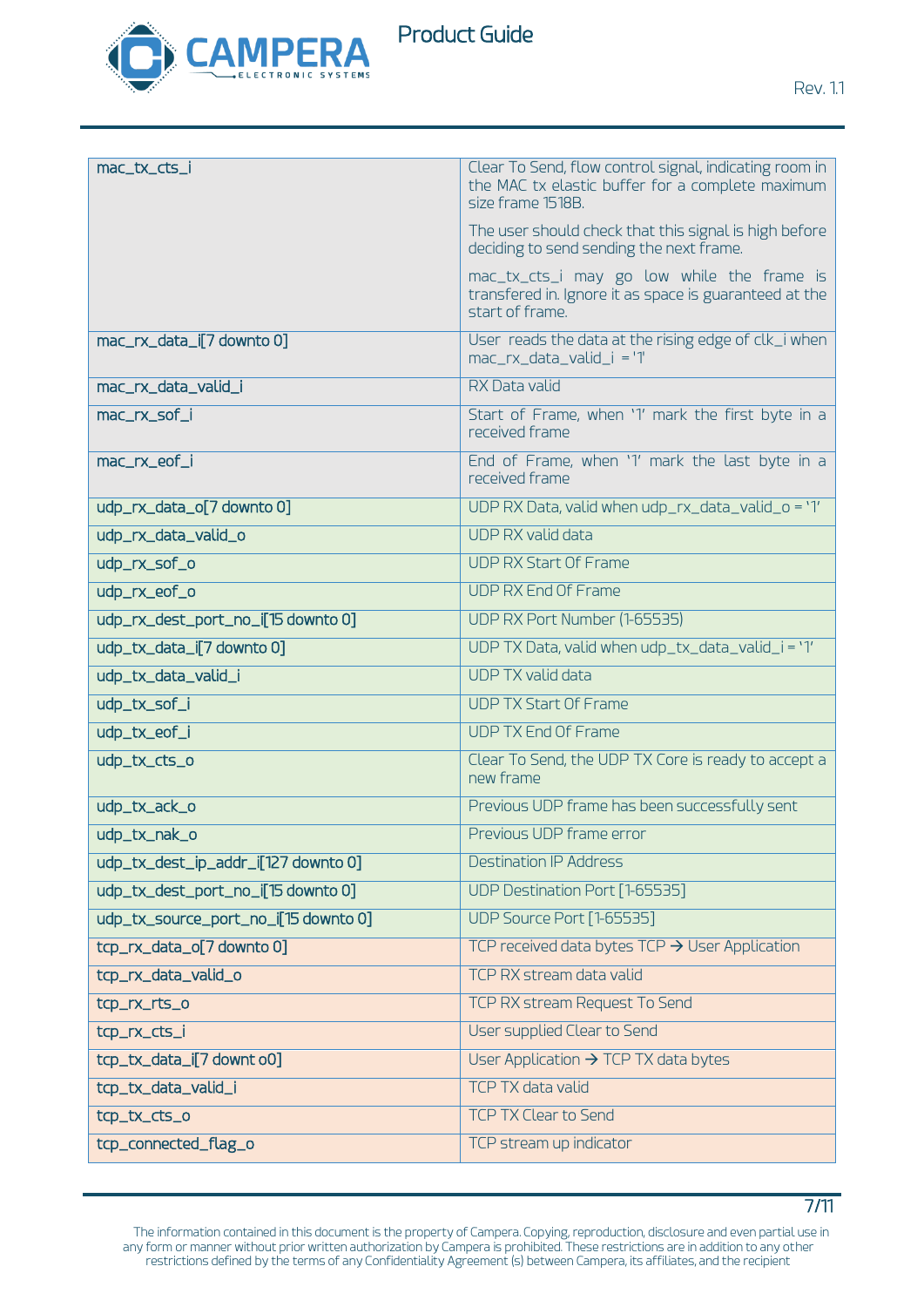

## 4 GENERAL DESCRIPTION

The root entity contains instantiations of the IP protocols and a transmit arbitration mechanism to select the next packet to send to the MAC/PHY.

The root also includes the following components:

- The PACKET PARSER component parses the received packets from the MAC and efficiently extracts key information relevant for multiple protocols. Parsing is done on the fly without storing data.
- The ARP component detects ARP requests and assembles an ARP response *Table 3 – ARP packet structure*

| <b>Octet</b><br>offset | $\overline{0}$                                | 1                             | Value            |
|------------------------|-----------------------------------------------|-------------------------------|------------------|
| $\overline{0}$         | Hardware type (HTYPE)                         |                               | Ethernet: 0x0001 |
| $\overline{2}$         | Protocol type (PTYPE)                         |                               | IP: 0x8000       |
| 4                      | Hardware<br>address                           | length<br>Protocol<br>address | Hardware size:6  |
|                        | length (HLEN)                                 | (PLEN)                        | Protocol Size: 4 |
| 6                      | Operation (OPER)                              |                               | Request: 0x0001  |
|                        |                                               |                               | Reply: 0x0002    |
| 8                      | Sender hardware address (SHA) (first 2 bytes) |                               |                  |
| 10                     | (next 2 bytes)                                |                               |                  |
| 12 <sup>2</sup>        | (last 2 bytes)                                |                               |                  |
| 14                     | Sender protocol address (SPA) (first 2 bytes) |                               |                  |
| 16                     | (last 2 bytes)                                |                               |                  |
| 18                     | Target hardware address (THA) (first 2 bytes) |                               |                  |
| 20                     | (next 2 bytes)                                |                               |                  |
| 22                     | (last 2 bytes)                                |                               |                  |
| 24                     | Target protocol address (TPA) (first 2 bytes) |                               |                  |
| 26                     | (last 2 bytes)                                |                               |                  |

- Ethernet packet for transmission to the MAC
- The PING component detects ICMP echo (ping) requests and assembles a ping echo Ethernet packet for transmission to the MAC. Instantiated once.

|                             | Bits $0 - 7$                        | Bits $8-15$                    | Bits 16-23       | <b>Bits 24–31</b> |  |
|-----------------------------|-------------------------------------|--------------------------------|------------------|-------------------|--|
| <b>Header</b><br>(20 bytes) | Version/IHL                         | Type of service (ToS)   Length |                  |                   |  |
|                             | <i><u><b>Identification</b></u></i> |                                | flags and offset |                   |  |
|                             | Time to live (TTL)   Protocol       |                                | Header checksum  |                   |  |

*Table 4 – PING IPv4 Datagram structure*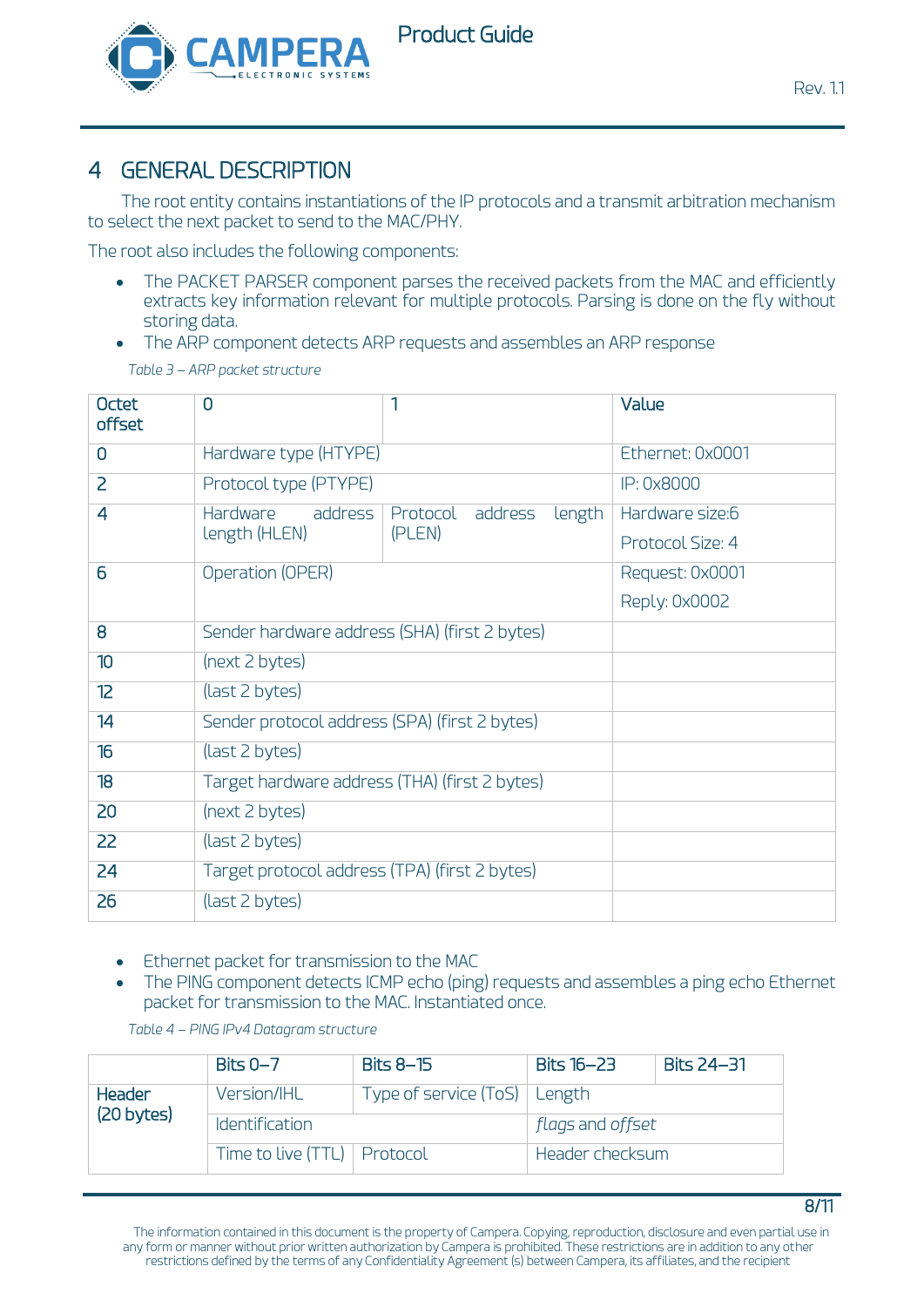

|                            | Source IP address                      |  |          |
|----------------------------|----------------------------------------|--|----------|
|                            | Destination IP address                 |  |          |
|                            | $ICMP$ header   Type of message   Code |  | Checksum |
| (8 bytes)                  | Header data                            |  |          |
| ICMP payload<br>(optional) | Payload data                           |  |          |

The PING request is an ICMPO message with Type = 8 (IPv4) and Code = 0, whereas the PING reply has a Type =  $0$  (IPv4) and Code =  $0$ .

• The adaptable UDP TX component encapsulates a data packet into a UDP frame that may be addressed to any port or IP address. Regardless of the number of source or destination UDP ports, only one instance is created.

*Table 5 – UDP Datagram header*

| Offsets $\vert$ Octet $\vert$ 0 |    |          |  |                                |  |
|---------------------------------|----|----------|--|--------------------------------|--|
|                                 |    |          |  | Source port   Destination port |  |
|                                 | 32 | I Length |  | l Checksum                     |  |

• The UDP RX. component verifies and extracts data packets from received UDP frames. The validity confirmation is made accessible at the end of the packet since the validation is done on the fly (no storage) when incoming data is travelling through. When an invalid packet is received, the caller program should be allowed to 'backtrack.' Regardless of the number of UDP ports being listened to, only one instance is created.

Although this component was designed for a single port, it may simply be updated to support multiple ports (follow the PORT NO signal). As a result, there's never a need to instantiate several components.

The TCP protocol's heart is the TCP SERVER component. It's written in a parametric way to handle NTCPSTREAMS simultaneous TCP connections. It basically acts as a TCP server's state machine, listening for connection requests from remote TCP clients, establishing and breaking down connections, and handling flow control while connections are established.

- TCP TX is a component that formats TCP tx frames at all layers: TCP, IP, and MAC/Ethernet. It affects all concurrent streams in the same way. TCP tx payload data is stored in distinct elastic buffers in the TCP TXBUF component, one for each transmit stream. Prior to synthesis, the buffer size is customizable as NBUFS\*16Kbits RAM blocks.
- The component TCP RXBUFNDEMUX demultiplexes multiple TCP rx streams. It is devoid of any elastic buffer. If the program requires it, it is assumed that the user will create elastic buffers. Without gaps or backtracking, data bytes are received in order.
- WHOIS: Before sending any IP packet, the destination IP address must be converted to a 48 bit MAC address.

For this reason, a look-up table (inside arp cache module) is available. When the look-up table does not contain an entry for the destination IP address, an ARP request is broadcast to all, requesting that the receiver react with an ARP response. The whois2.vhd component's principal job is to build and transmit this ARP request.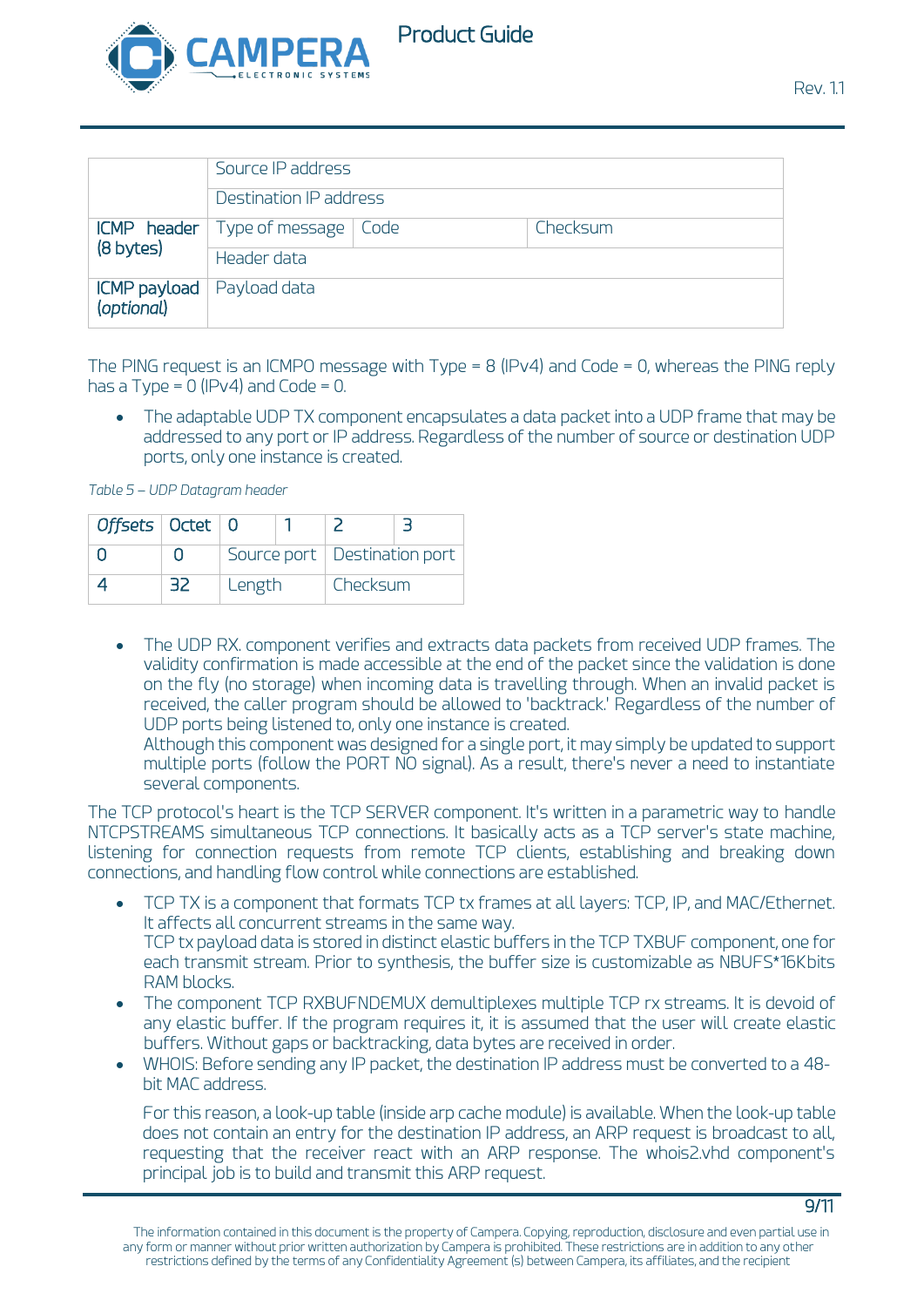

Product Guide

10/11

- ARP CACHE: To store 128 MAC/IP/Timestamp records, a block RAM is employed as cache memory. Each record has
	- a 48-bit MAC address,
	- a 32-bit IPv4 address, and
	- a timestamp for when the data was last updated.

The data is updated on a regular basis depending on received ARP answers and IP packets. The component keeps track of the oldest record, which will be overwritten next.

This component searches the block RAM for a matching IP address key whenever the application asks the MAC address for a specific IP address (search key). If a match is detected, the related MAC address is returned. This component asks WHOIS module to send an ARP request packet if the search key is not found or is older than a refresh interval.

The code has been optimized for speed. The response time varies between 0.1 and 1.3 micro seconds, depending on the position of the record in memory.

This routing table is created once and used by various instances that need routing services.

An arbitration circuit is used to order routing requests from multiple transmit instances (for example, multiple UDP TX component instantiations).

## 4.1 FUNCTIONAL TIMING

The input interface is a simple framing interface with start of frame, data valid and end of frame for the UDP or TCP data.

Signal name value<br>7E7E7E7E7E7E7E ZOUU<br>ETETETETETETETETETETETETETETET  $\overline{E}$  = ipv6\_addr\_  $F \rightarrow$  subnet mask **FFFFFFF00**  $\overline{H}$  = define index<br> $\overline{H}$  = gateway\_ip\_addr\_i<br> $\overline{H}$  = mac\_tx\_data\_o 0000000  $rac{60}{5A}$ MAC TX tra • mac tx data valid of  $\overline{1}$  $\bullet$  mac\_tx\_eof\_o  $\frac{1}{2}$   $\frac{1}{2}$   $\frac{1}{2}$   $\frac{1}{2}$   $\frac{1}{2}$   $\frac{1}{2}$   $\frac{1}{2}$   $\frac{1}{2}$   $\frac{1}{2}$   $\frac{1}{2}$   $\frac{1}{2}$   $\frac{1}{2}$   $\frac{1}{2}$   $\frac{1}{2}$   $\frac{1}{2}$   $\frac{1}{2}$   $\frac{1}{2}$   $\frac{1}{2}$   $\frac{1}{2}$   $\frac{1}{2}$   $\frac{1}{2}$   $\frac{1}{2}$   $\overline{U}$ mac\_n\_uata El = udp\_rx\_data\_  $00$  $\bullet$  udp\_rx\_data\_valid\_o<br>  $\bullet$  udp\_rx\_data\_valid\_o<br>  $\bullet$  udp\_rx\_sof\_o<br>  $\bullet$  udp\_rx\_eof\_o **El = udp\_n**c\_dest\_port\_no\_i 0001 ⊞ <sup>■</sup> udp\_tx\_data\_i  $54$  $\overline{u}$ · udp\_tx\_data\_valid\_i = udp\_tx\_sof\_i UDP End of Frame  $\bullet$  udp\_tx\_eof\_i  $=$  udp tx cts o  $= udp_kack_0$ <br>=  $udp_knak_0$ ÷٦, 00000000000000  $\mathbf{F}$  = udp tx dest ip addr i  $\begin{array}{rcl}\n\hline\n\text{H} &=& \text{udp\_tx\_dest\_port\_no\_} \\
\hline\n\text{H} &=& \text{udp\_tx\_source\_port\_no\_} \\
\hline\n\end{array}$  $\overline{0000}$  $0001$  $\frac{1}{\text{UUU}}$  $\frac{1}{000}$ 

A clear to send signal is used for the handshake with the MAC module.

*Figure 2 – UDP TX frame and ethernet frame to the MAC*

## 5 SIMULATION

Testbenches are available for the following protocols:

- ARP
- PING
- UDP
- TCP